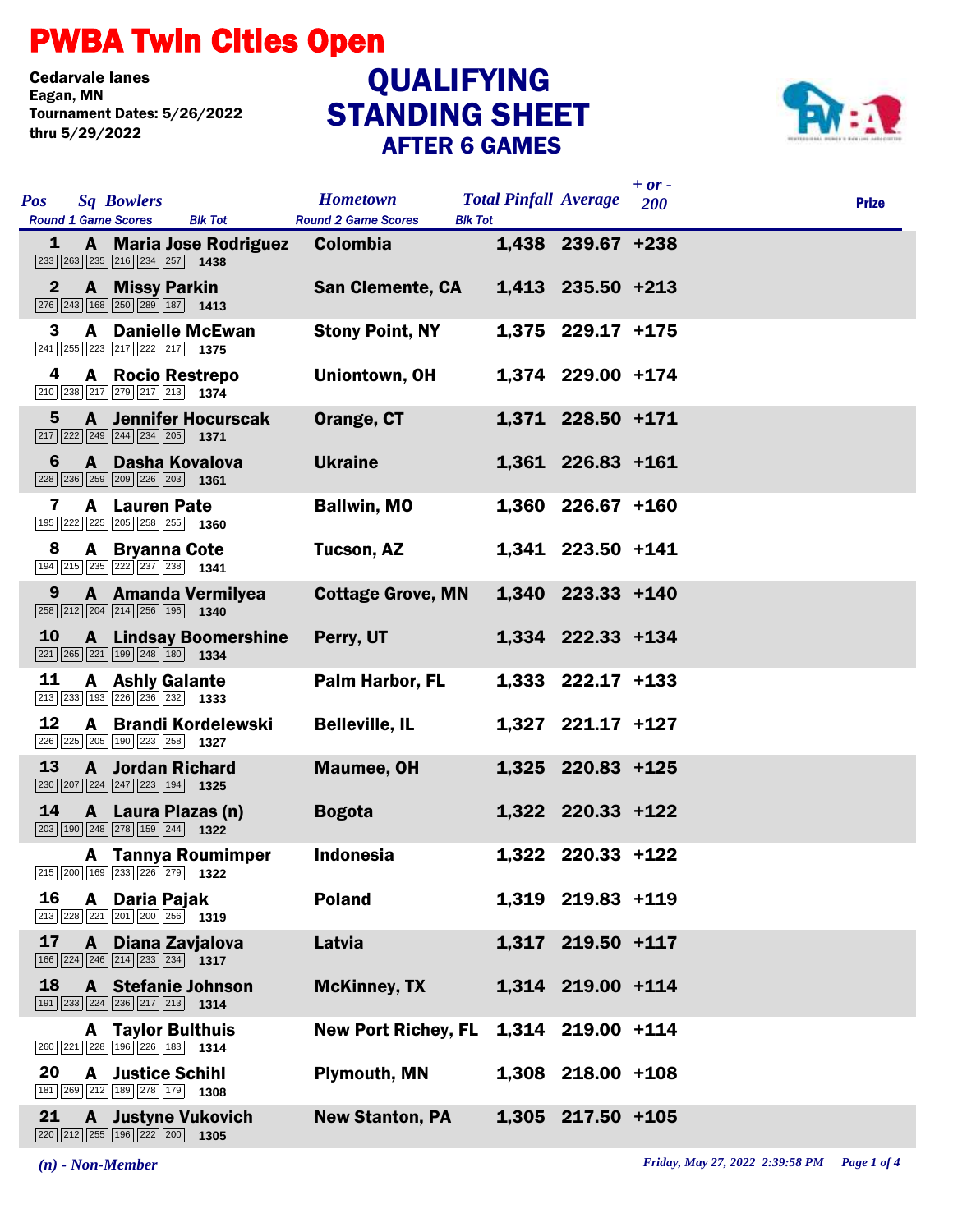|            |                 |                                                                                                                          |                                        |                                               |                                                |                     | $+ or -$ |              |
|------------|-----------------|--------------------------------------------------------------------------------------------------------------------------|----------------------------------------|-----------------------------------------------|------------------------------------------------|---------------------|----------|--------------|
| <b>Pos</b> |                 | <b>Sq Bowlers</b><br><b>Round 1 Game Scores</b>                                                                          | <b>Blk Tot</b>                         | <b>Hometown</b><br><b>Round 2 Game Scores</b> | <b>Total Pinfall Average</b><br><b>Blk Tot</b> |                     | 200      | <b>Prize</b> |
| 22         |                 | <b>A</b> Erin McCarthy<br>255 180 195 242 226 205 1303                                                                   |                                        | <b>Elkhorn, NE</b>                            |                                                | $1,303$ 217.17 +103 |          |              |
| 23         |                 | <b>A</b> Taylor Bailey<br>205 209 215 193 210 268 1300                                                                   |                                        | Joliet, IL                                    |                                                | 1,300 216.67 +100   |          |              |
| 24         |                 | A Liz Johnson<br>210 224 249 235 190 191 1299                                                                            |                                        | Niagara Falls, NY                             |                                                | 1,299 216.50        | $+99$    |              |
|            | A               | <b>Kelly Kulick</b><br>203 279 207 166 203 241 1299                                                                      |                                        | Union, NJ                                     |                                                | 1,299 216.50        | $+99$    |              |
| 26         | $\mathbf{A}$    | <b>Haley Richard</b><br>225 211 200 213 236 206 1291                                                                     |                                        | <b>Tipton, MI</b>                             |                                                | 1,291 215.17        | $+91$    |              |
|            | <b>Cut Line</b> |                                                                                                                          | <b>Cash Line</b>                       |                                               |                                                |                     |          |              |
| 27         |                 | A Maria Bulanova<br>213 221 202 211 193 244 1284                                                                         |                                        | <b>Russia</b>                                 |                                                | 1,284 214.00        | $+84$    |              |
|            |                 | A Summer Jasmin<br>232 236 243 202 183 188 1284                                                                          |                                        | <b>Beckley, WV</b>                            |                                                | 1,284 214.00        | $+84$    |              |
| 29         |                 | <b>A</b> Alexis Neuer<br>183 256 194 227 216 206 1282                                                                    |                                        | <b>Milton, PA</b>                             |                                                | 1,282 213.67        | $+82$    |              |
| 30         |                 | A Shannon O'Keefe<br>256 172 171 234 236 212                                                                             | 1281                                   | <b>Belleville, IL</b>                         |                                                | 1,281 213.50        | $+81$    |              |
| 31         |                 | $\boxed{212}$ $\boxed{201}$ $\boxed{203}$ $\boxed{259}$ $\boxed{172}$ $\boxed{232}$ <b>1279</b>                          | <b>A</b> Courtney Ermisch              | <b>Big Bend, WI</b>                           |                                                | 1,279 213.17        | $+79$    |              |
| 32         |                 | <b>A</b> Clara Guerrero<br>172 213 214 225 236 218 1278                                                                  |                                        | Colombia                                      |                                                | 1,278 213.00        | $+78$    |              |
| 33         |                 | 165 233 269 179 237 193 1276                                                                                             | <b>A</b> Wendy Bartaire-Jimenez France |                                               |                                                | 1,276 212.67        | $+76$    |              |
| 34         | $\mathbf{A}$    | <b>Diandra Asbaty</b><br>$\boxed{203}$ $\boxed{226}$ $\boxed{216}$ $\boxed{237}$ $\boxed{188}$ $\boxed{203}$ <b>1273</b> |                                        | Chicago, IL                                   |                                                | 1,273 212.17        | $+73$    |              |
| 35         |                 | 197 180 245 194 231 223 1270                                                                                             | <b>A</b> Stephanie Schwartz            | <b>Racine, WI</b>                             |                                                | 1,270 211.67        | $+70$    |              |
|            |                 | 36 A Elise Bolton<br>194 226 204 193 225 225 1267                                                                        |                                        | <b>Merritt Island, FL</b>                     |                                                | 1,267 211.17        | $+67$    |              |
| 37         |                 | <b>A</b> Elysia Current<br>$\boxed{194}$ $\boxed{197}$ $\boxed{266}$ $\boxed{216}$ $\boxed{224}$ $\boxed{169}$ 1266      |                                        | Middletown, DE                                |                                                | 1,266 211.00        | $+66$    |              |
| 38         | A               | <b>Liz Kuhlkin</b><br>267 178 189 216 194 213 1257                                                                       |                                        | <b>Schenectady, NY</b>                        |                                                | 1,257 209.50        | $+57$    |              |
| 39         | A               | Kayla Pashina<br>$\boxed{204}$ $\boxed{241}$ $\boxed{214}$ $\boxed{237}$ $\boxed{170}$ $\boxed{189}$ <b>1255</b>         |                                        | Minnetonka, MN                                | 1,255                                          | 209.17              | $+55$    |              |
| 40         |                 | A Estefania Cobo<br>191 207 187 193 246 221 1245                                                                         |                                        | <b>Puerto Rico</b>                            |                                                | 1,245 207.50        | $+45$    |              |
| 41         | A               | <b>Shalin Zulkifli</b><br>$\boxed{202}$ $\boxed{205}$ 188 197 204 243 1239                                               |                                        | <b>Malaysia</b>                               | 1,239                                          | 206.50              | $+39$    |              |
|            |                 | <b>A</b> Ana Morales<br>$\boxed{247}$ 183 153 244 219 193 1239                                                           |                                        | Guatemala, XX                                 |                                                | 1,239 206.50        | $+39$    |              |
| 43         |                 | A Kara Mangiola<br>213 185 187 235 233 180 1233                                                                          |                                        | <b>Spencerport, NY</b>                        |                                                | 1,233 205.50        | $+33$    |              |
| 44         |                 | 172 193 194 242 226 204 1231                                                                                             | <b>A</b> Sydney Brummett               | Fort Wayne, IN                                |                                                | 1,231 205.17        | $+31$    |              |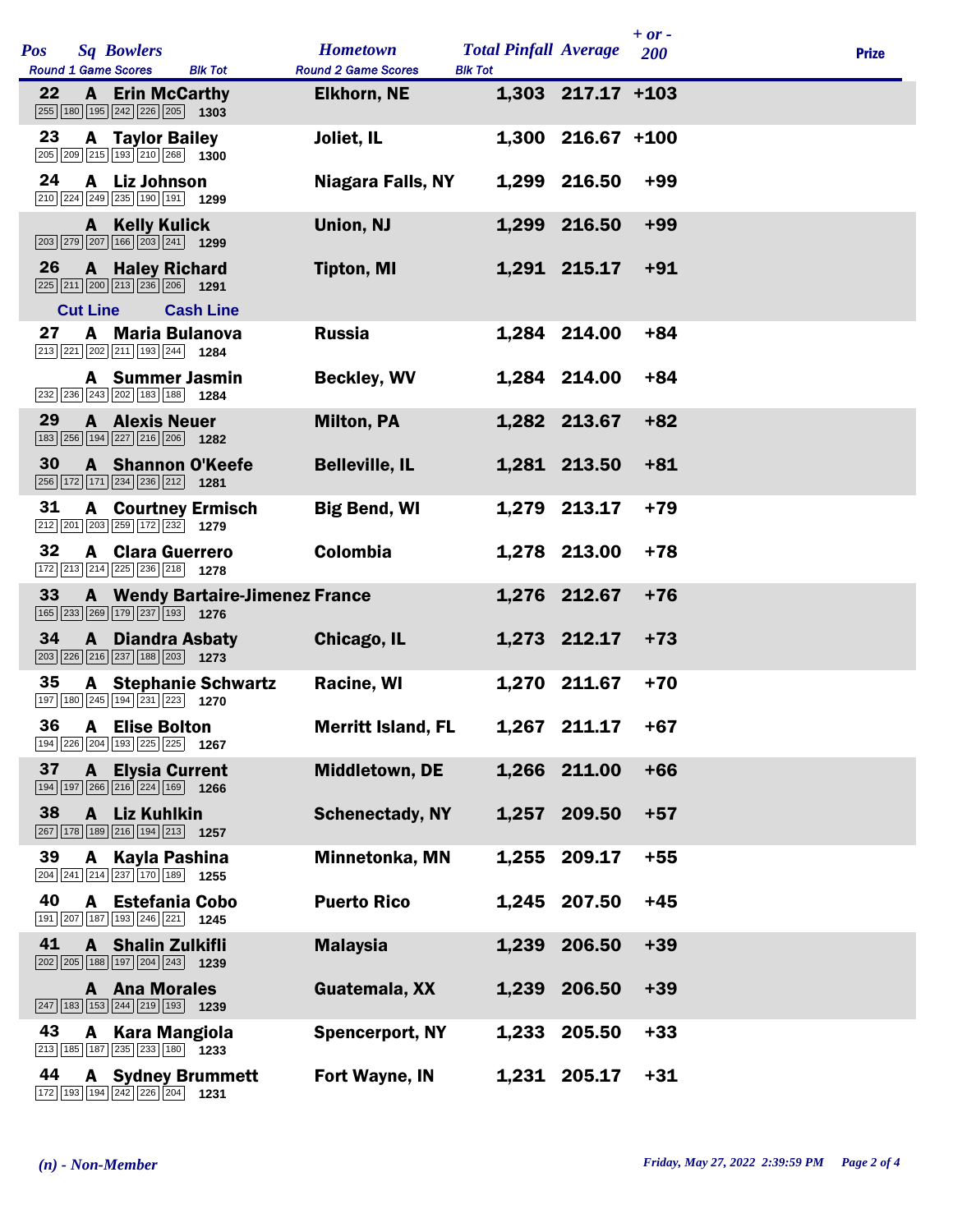|     |    |              |                                                                                                                |                                     |                                               |                                                |                     | $+ or -$ |              |
|-----|----|--------------|----------------------------------------------------------------------------------------------------------------|-------------------------------------|-----------------------------------------------|------------------------------------------------|---------------------|----------|--------------|
| Pos |    |              | <b>Sq Bowlers</b><br><b>Round 1 Game Scores</b>                                                                | <b>Blk Tot</b>                      | <b>Hometown</b><br><b>Round 2 Game Scores</b> | <b>Total Pinfall Average</b><br><b>Blk Tot</b> |                     | 200      | <b>Prize</b> |
|     | 45 |              | <b>A</b> Josie Barnes<br>197 188 223 196 215 210 1229                                                          |                                     | Hermitage, TN                                 |                                                | 1,229 204.83        | $+29$    |              |
|     | 46 | $\mathbf{A}$ | <b>Kerry Smith</b><br>$\boxed{224}$ $\boxed{209}$ $\boxed{238}$ $\boxed{175}$ $\boxed{210}$ $\boxed{167}$ 1223 |                                     | <b>New Holland, PA</b>                        |                                                | 1,223 203.83        | $+23$    |              |
|     | 47 | A            | <b>Jen Higgins</b><br>$\boxed{169}\boxed{214}\boxed{179}\boxed{201}\boxed{243}\boxed{214}$ 1220                |                                     | <b>Lewis Center, OH</b>                       | 1,220                                          | 203.33              | $+20$    |              |
|     | 48 |              | <b>A</b> Christine Gill<br>176 221 196 234 171 212 1210                                                        |                                     | Troy, IL                                      |                                                | 1,210 201.67        | $+10$    |              |
|     | 49 | A            | 202 195 203 190 213 202 1205                                                                                   | <b>Melanie McDaniel</b>             | Joliet, IL                                    |                                                | 1,205 200.83        | $+5$     |              |
|     | 50 |              | A Kayla Bandy<br>188 179 226 203 183 225 1204                                                                  |                                     | Wichita, KS                                   |                                                | 1,204 200.67        | $+4$     |              |
|     | 51 |              | 207 238 192 193 158 214 1202                                                                                   | A Cassidy Courey (n)                | Brooklyn Center, MN 1,202 200.33              |                                                |                     | $+2$     |              |
|     | 52 | A            | $\boxed{208}\boxed{224}\boxed{157}\boxed{177}\boxed{172}\boxed{261}$ 1199                                      | <b>Jenny Wonders (n)</b>            | Roscoe, IL                                    | 1,199                                          | 199.83              | $-1$     |              |
|     |    |              | A Julia Bond<br>$\boxed{201}$ 168 $\boxed{193}$ $\boxed{228}$ $\boxed{202}$ $\boxed{207}$ 1199                 |                                     | Aurora, IL                                    | 1,199                                          | 199.83              | $-1$     |              |
|     | 54 |              | <b>A</b> Mallory Clark<br>$\boxed{208}$ 182 196 191 207 212 1196                                               |                                     | <b>Auburn, ME</b>                             |                                                | 1,196 199.33        | $-4$     |              |
|     | 55 |              | A Abby Ragsdale<br>194 168 234 157 225 216 1194                                                                |                                     | Aurora, IL                                    |                                                | 1,194 199.00        | $-6$     |              |
|     |    |              | <b>A</b> Verity Crawley<br>172 197 210 182 215 218 1194                                                        |                                     | <b>England</b>                                |                                                | 1,194 199.00        | $-6$     |              |
|     | 57 | $\mathbf{A}$ | <b>Katie Ann Sopp</b><br>176 210 213 203 182 205 189                                                           |                                     | White Bear Lake, MN 1,189 198.17              |                                                |                     | $-11$    |              |
|     | 58 |              | 160 208 161 232 223 204                                                                                        | <b>A</b> Breanna Clemmer<br>1188    | <b>Clover, SC</b>                             |                                                | 1,188 198.00        | $-12$    |              |
|     | 59 |              | <b>A</b> Jessica Earnest<br>199 191 223 226 171 173 1183                                                       |                                     | Hermitage, TN                                 |                                                | 1,183 197.17        | $-17$    |              |
|     | 60 | A            | <b>Kayla Crawford</b><br>196 183 214 189 186 214 182                                                           |                                     | Silvis, IL                                    |                                                | 1,182 197.00        | $-18$    |              |
|     | 61 | $\mathbf{A}$ | <b>Birgit Noreiks</b><br>164 178 204 182 269 179 1776                                                          |                                     | Germany                                       |                                                | 1,176 196.00        | $-24$    |              |
|     | 62 | A            | <b>Kaylene Bishop</b><br>195 173 235 195 197 171 166                                                           |                                     | <b>Medical Lake, WA</b>                       |                                                | 1,166 194.33        | $-34$    |              |
|     | 63 |              | A Sandra Gongora<br>$\boxed{203}\boxed{210}\boxed{208}\boxed{161}\boxed{187}\boxed{192}$ 1161                  |                                     | <b>Mexico</b>                                 | 1,161                                          | 193.50              | $-39$    |              |
|     | 64 | A            | <b>Hayley Dann</b><br>175 192 161 235 183 192 1138                                                             |                                     | Dayton, OH                                    |                                                | 1,138 189.67        | $-62$    |              |
|     | 65 |              | 199 178 194 182 193 188 1134                                                                                   | A Sofia Rodriguez Granda (Guatemala |                                               | 1,134                                          | 189.00              | $-66$    |              |
|     | 66 |              | <b>A</b> Felicia Wong<br>180 201 203 178 189 182 1133                                                          |                                     | <b>Canada</b>                                 |                                                | 1,133 188.83        | $-67$    |              |
|     | 67 | A            | <b>Gazmine Mason</b><br>159 168 174 170 203 228 1102                                                           |                                     | <b>Cranston, RI</b>                           |                                                | 1,102 183.67        | $-98$    |              |
|     | 68 | A            | <b>Giselle Poss</b><br>173 157 194 182 205 183                                                                 | 1094                                | <b>Montgomery, IL</b>                         |                                                | $1,094$ 182.33 -106 |          |              |